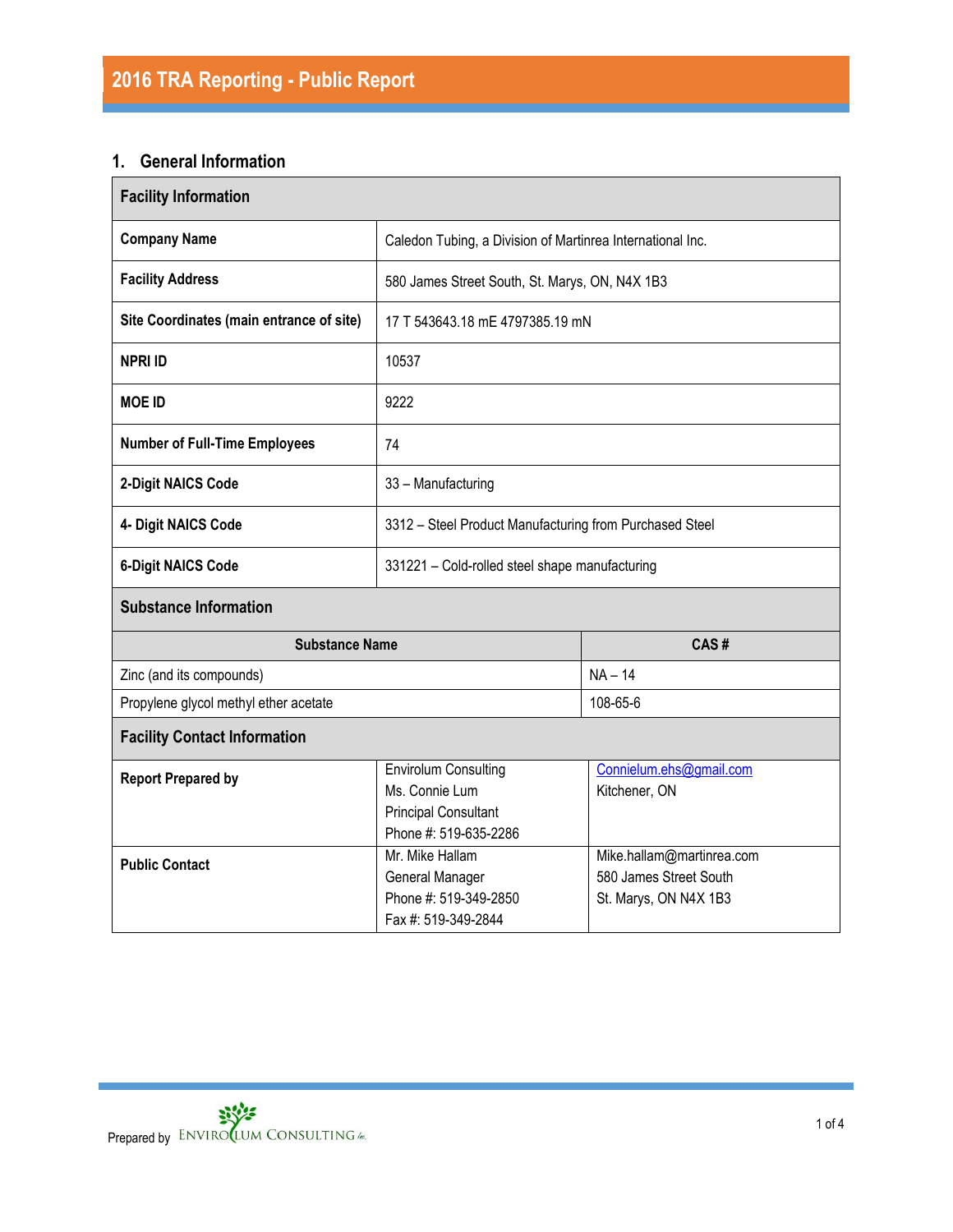## **2. Toxic Substance Accounting Summary**

Facility-wide Amounts of Toxic Substances Reported for 2016:

| <b>Substance Name</b>                 | Used         | <b>Created</b>           | <b>Contained In</b><br><b>Product</b> | <b>Release</b><br>to Air | Disposed /<br>Recycled   |
|---------------------------------------|--------------|--------------------------|---------------------------------------|--------------------------|--------------------------|
| Zinc (and its compounds)              | 100 to 1,000 | $\overline{\phantom{a}}$ | 10 to 100                             | $0$ to 1                 | 100 to 1,000             |
| Propylene glycol methyl ether acetate | 10 to 100    | $\overline{\phantom{a}}$ | $\overline{\phantom{a}}$              | 10 to 100                | $\overline{\phantom{a}}$ |

**NOTE:** Units are expressed in tonnes, unless otherwise indicated. '-- ' indicates not applicable.

# **3. Quantification Comparison to Previous Year**

## 3.1 Zinc (and its compounds)

|                                 | Unit   | 2016         | 2015         | Change<br>(Unit)   | Change<br>(%) | <b>Rationale for Change</b>                                                                                             |
|---------------------------------|--------|--------------|--------------|--------------------|---------------|-------------------------------------------------------------------------------------------------------------------------|
| Used                            | Tonnes | 100 to 1,000 | 100 to 1,000 | 1 10 to 100        | <b>119.0</b>  | Increased production.                                                                                                   |
| Created                         | --     |              |              |                    | --            |                                                                                                                         |
| <b>Contained In Product</b>     | Tonnes | 10 to 100    | 10 to 100    | $\uparrow$ 1 to 10 | 15.4          | Mass balance.                                                                                                           |
| Release to Air                  | Tonnes | $0$ to 1     | $0$ to 1     | $\uparrow$ 0 to 1  | 119.0         | Increased production                                                                                                    |
| Release to Water                | --     |              |              |                    | --            |                                                                                                                         |
| On-site Disposal                | --     |              |              |                    | --            |                                                                                                                         |
| <b>Transferred for Disposal</b> | --     |              |              |                    | --            |                                                                                                                         |
| Transferred for<br>Recycling    | Tonnes | 100 to 1,000 | 100 to 1,000 | 1 10 to 100        | <b>126.7</b>  | Increased production or<br>Increased amount may be<br>due to material defect, time of<br>disposal, or amount collected. |

## 3.2 Propylene glycol methyl ether acetate (PM Acetate)

|                                 | <b>Unit</b> | 2016      | 2015      | Change<br>(Unit) | Change<br>(%)            | <b>Rationale for Change</b> |
|---------------------------------|-------------|-----------|-----------|------------------|--------------------------|-----------------------------|
| Used                            | Tonnes      | 10 to 100 | 10 to 100 | 1 1 to 10        | <b>t</b> 16.4            | Increased production.       |
| Created                         | --          |           | --        | --               | --                       |                             |
| Contained In Product            | --          |           |           |                  |                          |                             |
| Release to Air                  | Tonnes      | 10 to 100 | 10 to 100 | 1 1 to 10        | 116.4                    |                             |
| Release to Water                | --          | $- -$     | --        | $- -$            | $\overline{\phantom{a}}$ |                             |
| On-site Disposal                | --          | --        | --        |                  | --                       |                             |
| <b>Transferred for Disposal</b> | --          | --        | --        |                  | --                       |                             |
| Transferred for<br>Recycling    | --          |           | --        | --               | --                       |                             |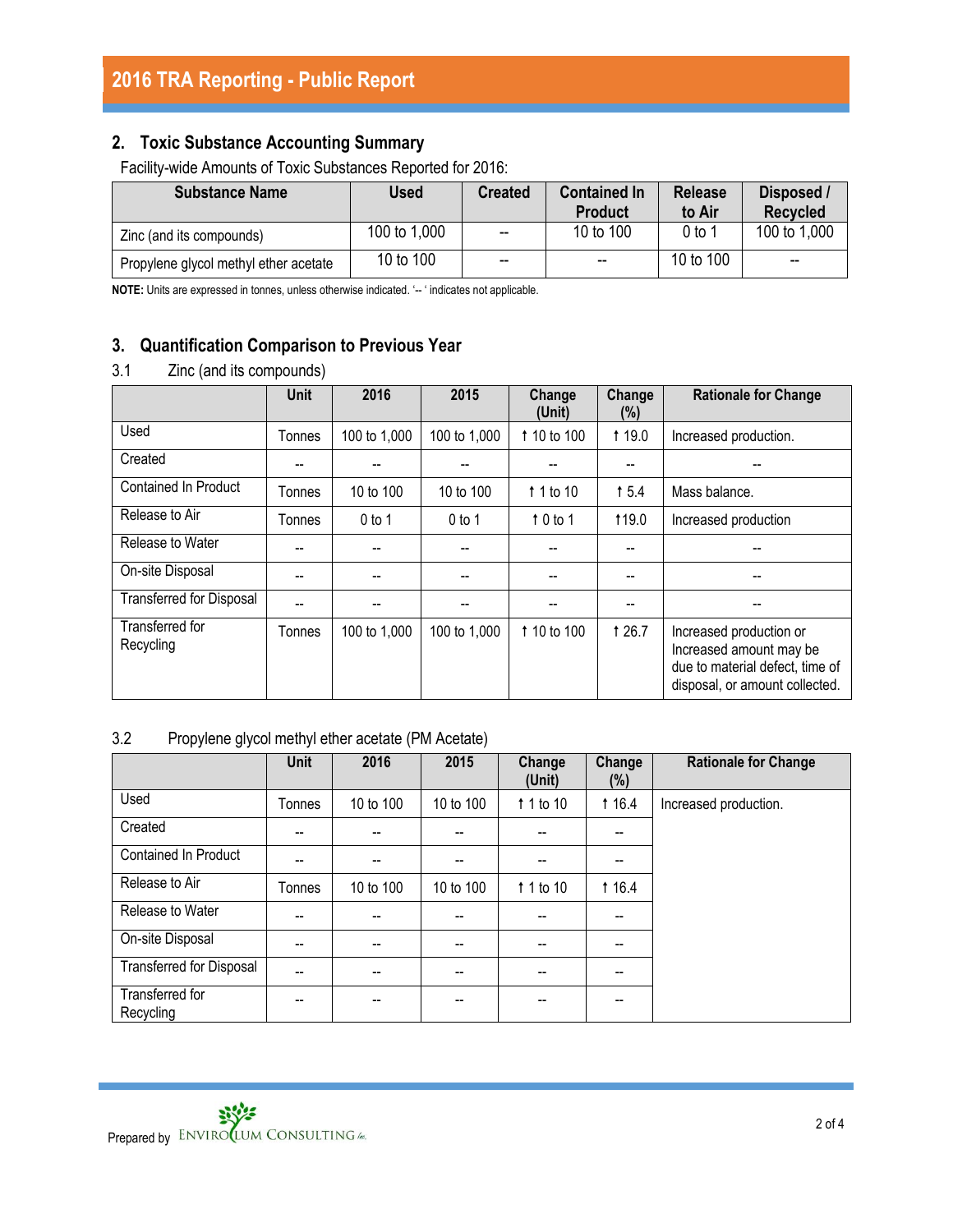## **4. Objectives**

#### Zinc (and its compounds):

Caledon Tubing prides itself on technological innovation in order to produce high quality products in an environmentally responsible manner. There are no options identified which will be implemented, however, as part of the continuous improvement program at the facility new opportunities will be reviewed on an on-going basis. As part of the continuous improvement practices at the facility, technical advances will be monitored for new opportunities to reduce the use of zinc at the facility.

#### PM Acetate:

Caledon Tubing prides itself on technological innovation in order to produce high quality products in an environmentally responsible manner. Wherever feasible, we will aim to reduce the use and emissions of PM Acetate at the facility. Further, this plan will determine the technical and economic feasibility of each option to determine which, if any, are viable for implementation at this time. As part of the continuous improvement practices at the facility, technical advances will be monitored for new opportunities to reduce the use of PM Acetate at the facility.

## **5. Progress in Implementing Plan**

5.1 Summary of Implementation for PM Acetate

| <b>Option to Implement</b>         | Amount Reduced during the prior calendar year |                |                            |                              |                             |                                 |
|------------------------------------|-----------------------------------------------|----------------|----------------------------|------------------------------|-----------------------------|---------------------------------|
|                                    | <b>Used</b>                                   | <b>Created</b> | <b>Discharge</b><br>to Air | <b>Discharge</b><br>to Water | <b>Discharge</b><br>to Land | <b>Contained in</b><br>Product* |
| Improve application<br>techniques. |                                               |                |                            |                              |                             | -                               |

\* NOTE: this applies only to those prescribed toxic substances that are not Criteria Air Contaminants, Volatile Organic Compounds (Part 4 or Part 5 of NPRI notice), or acetone.

5.2 The timelines set out in the current version of the plan has changed to February 2017.

#### 5.3 Comparison of Planned vs. Actual Actions Taken

| <b>Options to Implement</b>         | Implementation Steps Identified in the<br>Plan                   | Actual Steps Taken during the prior calendar<br>year |
|-------------------------------------|------------------------------------------------------------------|------------------------------------------------------|
| Improved application<br>techniques. | Purchase equipment<br>Install equipment<br>Run trial<br>Start-up | Purchase equipment<br>Install equipment<br>Run trial |